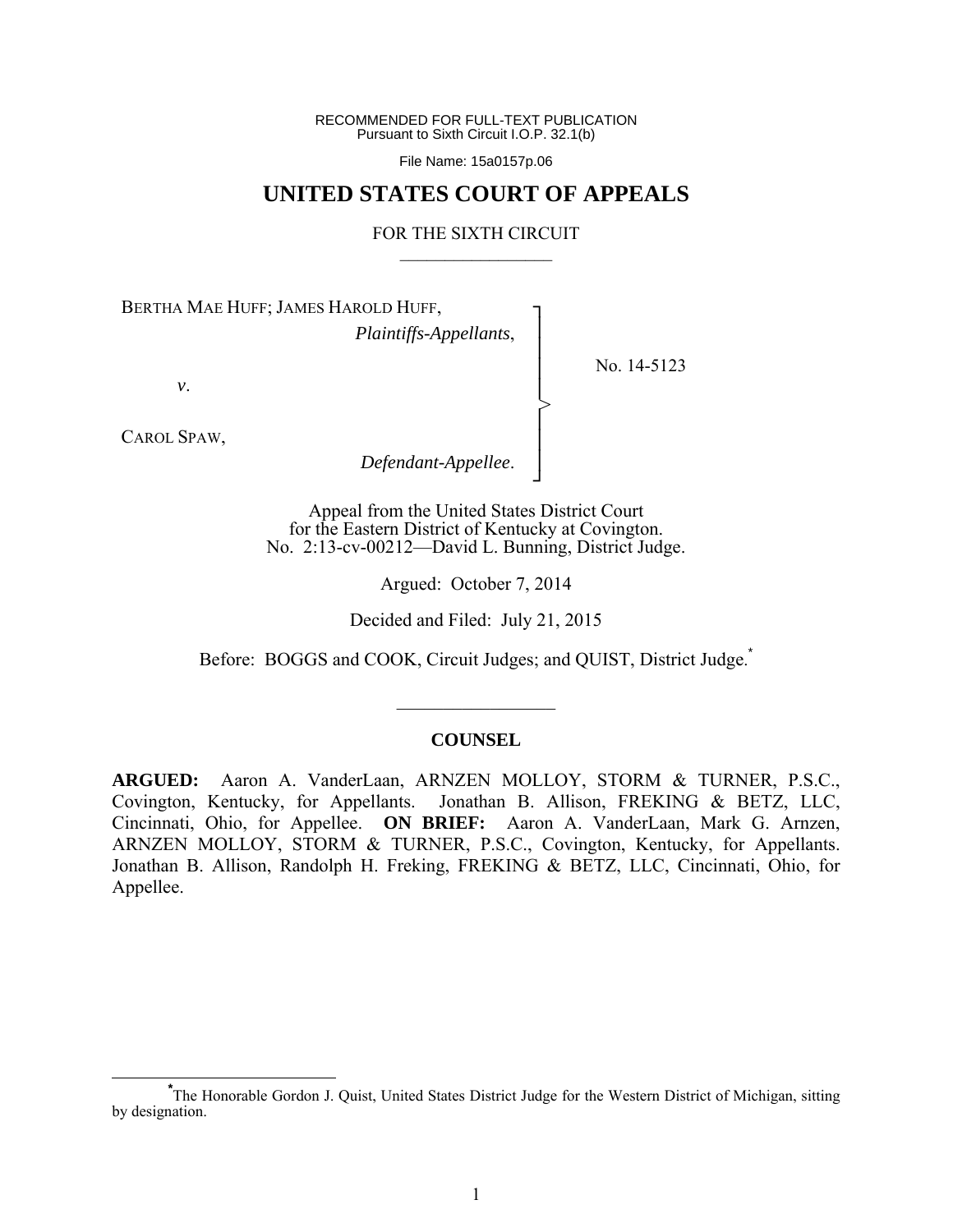# **OPINION**  $\frac{1}{2}$

 $\frac{1}{2}$ 

BOGGS, Circuit Judge. This case requires us to consider whether a person who listens to and subsequently electronically records a conversation from an inadvertent "pocket-dial" call**<sup>1</sup>** violates Title III of the Omnibus Crime Control and Safe Street Act of 1968, 18 U.S.C. § 2510 et seq*.* (Title III). James Huff inadvertently placed a pocket-dial call to Carol Spaw while he was on a business trip in Italy. Spaw stayed on the line for 91 minutes and listened to face-to-face conversations that James Huff had with Larry Savage, James's colleague, and with Bertha Huff, James's wife. Spaw transcribed what she heard and used an iPhone to record a portion of the conversation between James and Bertha Huff (the Huffs). The Huffs brought suit against Spaw for intentionally intercepting their private conversations, in violation of Title III. The district court granted summary judgment for Spaw on the ground that, because James Huff placed the pocket-dial call, the Huffs lacked a reasonable expectation that their conversations would not be intercepted, which is a prerequisite for protection under Title III. This appeal followed. We affirm in part, reverse in part, and remand for further proceedings.

#### **I. BACKGROUND**

James Huff was Chairman of the Kenton County, Kentucky, Airport Board (Airport Board), which oversees the Cincinnati/Northern Kentucky International Airport (CVG). In October 2013, he traveled to Bologna, Italy with his wife, Bertha Huff, and with Airport Board Vice Chairman Larry Savage to attend a business conference. Carol Spaw worked at CVG as Senior Executive Assistant to the airport's CEO, Candace McGraw, and as liaison to the Airport Board. Her work responsibilities included making travel arrangements for board members.

After a conference meeting on October 24, James Huff and Savage went on an outdoor balcony in their hotel to speak about CVG personnel matters, including the possibility of

 $\frac{1}{1}$ <sup>1</sup>The term "pocket-dial" refers to the accidental placement of a phone call when a person's cellphone "bump[s] against other objects in a purse, briefcase, or pocket." Fed. Commc'n Comm'n, Accidental 911 Calls from Wireless Phones Pose Risk to Public Safety, available at http://www.fcc.gov/guides/accidental-911-callswireless-phones (last visited June 30, 2015).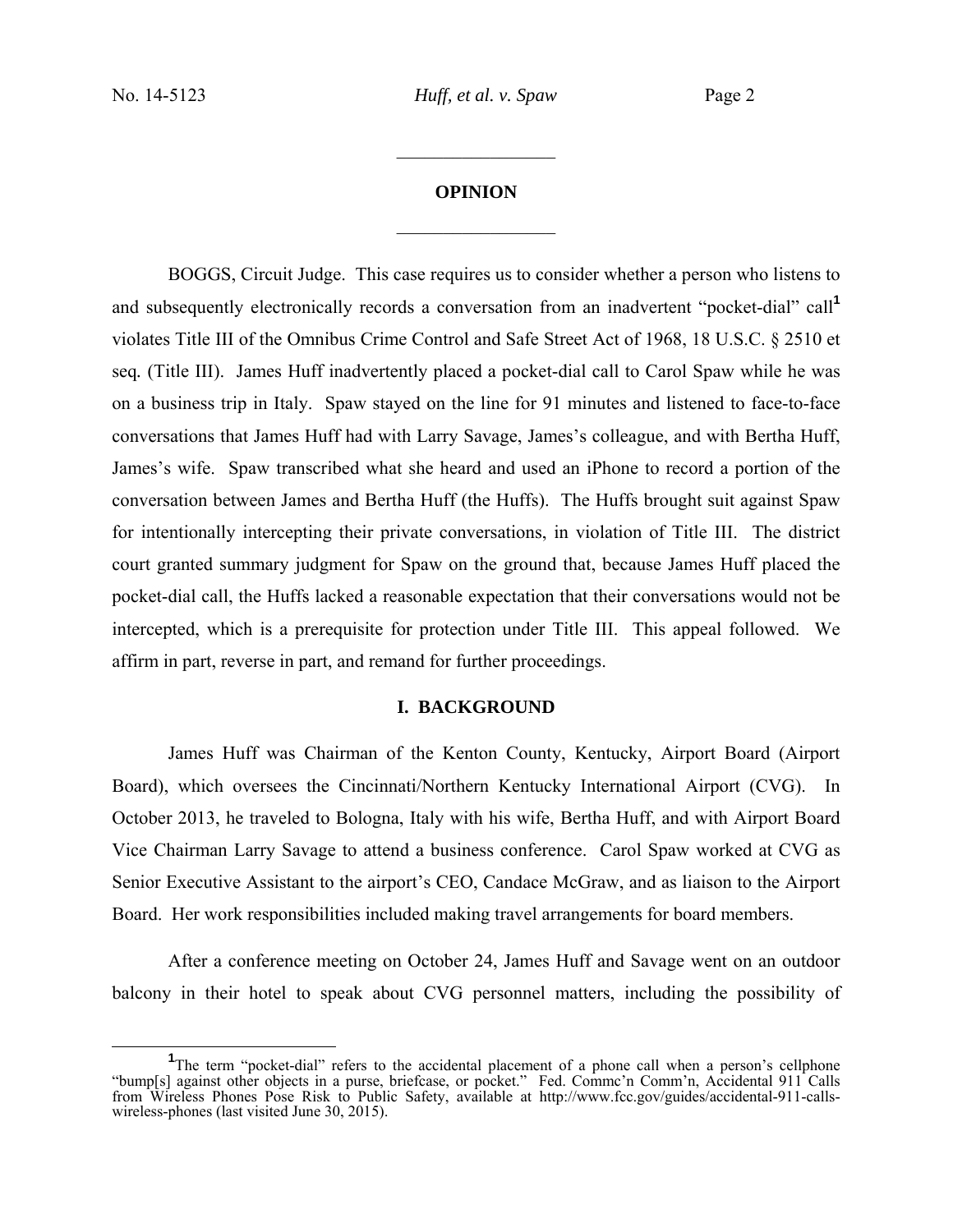replacing Candace McGraw as CEO. While on the balcony, James Huff tried to call Spaw's personal cellphone using his iPhone to ask her to make dinner reservations for him and Savage. The call did not connect because James misdialed Spaw's number. After this unsuccessful attempt, James placed the iPhone in his suit's breast pocket. Savage then successfully called Spaw's office phone using his personal cellphone and had her make reservations. After this phone call, Savage and Spaw hung up their respective phones.

Soon thereafter, while James Huff spoke with Savage about CVG personnel matters, the iPhone in James's suit pocket placed a pocket-dial call to Spaw's office phone. Spaw answered and could hear James Huff and Savage talking, but she could not understand what they were saying. She said "hello" several times but got no response. Spaw asked her colleague, Nancy Hill, to help decipher what James Huff and Savage were saying. Spaw then put the phone on speaker mode to enhance the volume and said "hello" several more times. Within ninety seconds, Spaw and Hill determined that Huff and Savage were discussing McGraw's employment situation and that the call was not intended for them. Spaw began to take handwritten notes of the conversation and instructed Hill to do the same. Spaw claims that she believed that she heard James Huff and Savage engaged in a discussion to discriminate unlawfully against McGraw and felt that it was her responsibility to record the conversation and report it through appropriate channels. The pocket-dial call lasted approximately 91 minutes,**<sup>2</sup>** during which Spaw listened continuously.

James Huff and Savage spoke on the hotel balcony about CVG personnel matters for approximately the first 40 minutes of the pocket-dial call. The two board members then left the balcony to attend a meeting in a conference room. Spaw stayed on the line and asked Hill to obtain an iPhone from the CVG IT Department with which she could record the call. The meeting in the conference room ended approximately 70 minutes into the call. James Huff and Savage left the meeting room and walked back to their respective hotel rooms. Along the way, Spaw heard them talking about innocuous subjects such as their children's activities, taking a nap, and evening plans. Approximately 75 minutes into the call, James Huff returned to his hotel

<sup>&</sup>lt;sup>2</sup> According to James Huff's cell phone records, his phone placed a 91-minute call to Spaw's office phone at 3:35 PM in Italy (9:35 AM EST) on October 24, 2013 . However, Carol Spaw testified that the call ended at 11:04, which would indicate a total duration of 89 minutes (9:35 AM to 11:04 AM). On appeal, both parties agree that the call lasted 91 minutes. Appellants' Br. at 7; Appellee's Br. at 10.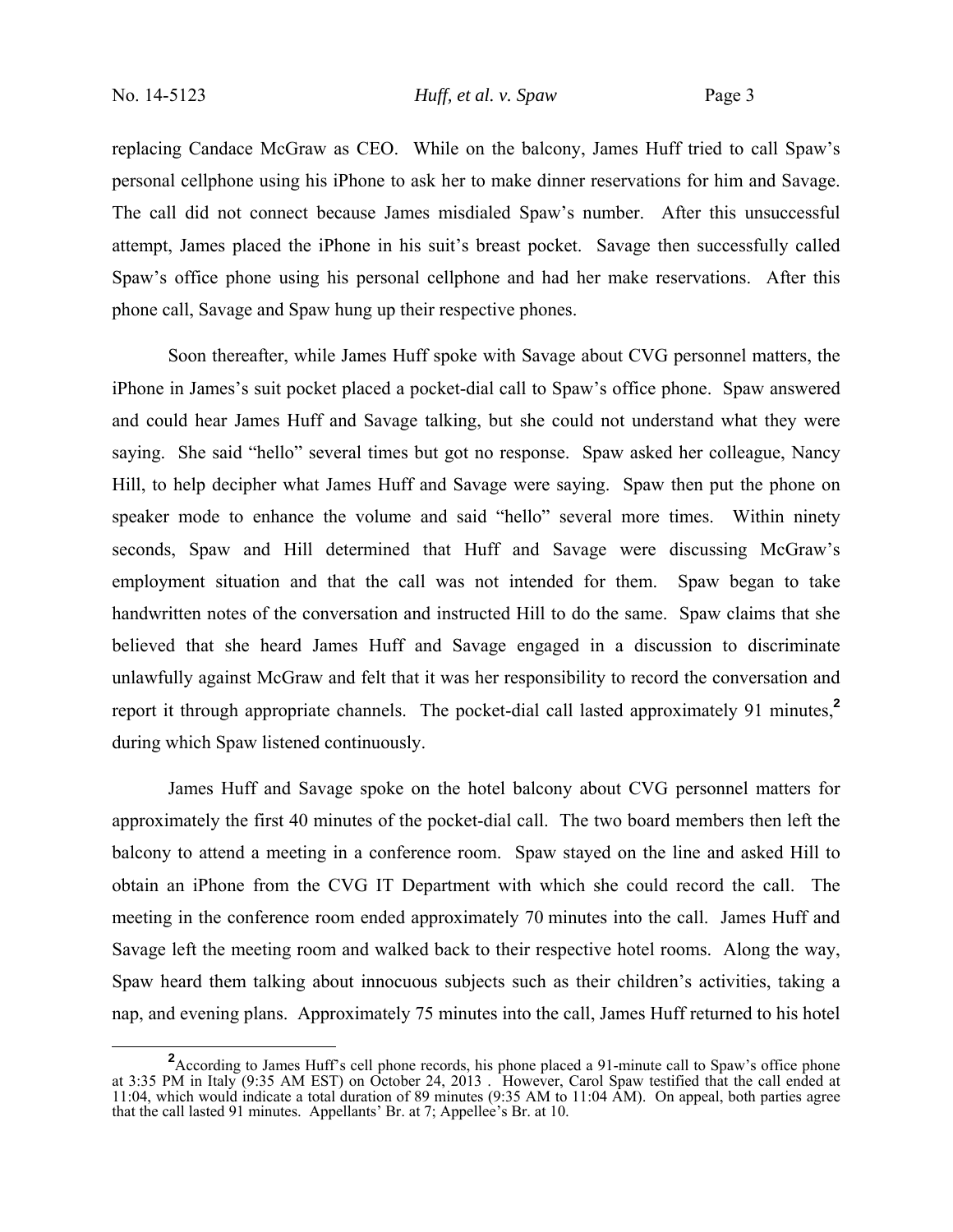room where his wife, Bertha Huff, awaited him. In addition to speaking about personal family matters, James and Bertha Huff discussed the contents of James's earlier conversation with Savage. Spaw used an iPhone obtained from the CVG IT Department to record the final four minutes and 21 seconds of the conversation between the Huffs.

At one point, James Huff noticed that his personal iPhone had an open call with Spaw's office phone. He mistakenly believed that it had been open for only one minute and twenty-nine seconds, when in reality it had been one hour and twenty-nine minutes. He testified that he immediately terminated the call, but cellphone records indicate that the call lasted one hour and thirty-one minutes. This suggests that he may have left the pocket-dial call open for an additional two minutes after realizing what had occurred.

After the call ended, Spaw converted handwritten notes that she and Hill made into a typewritten summary. She also transferred the iPhone recording to a thumb drive, which she gave to a third-party company to enhance the audio quality. She eventually shared the typewritten summary and the enhanced audio recording with other members of the Airport Board.

On December 3, 2013, Bertha and James Huff filed a Verified Complaint alleging that, inter alia*,* Spaw violated Title III by intentionally intercepting their oral communications, in violation of 18 U.S.C. § 2511(1)(a); disclosing the contents of intercepted oral communications, in violation of 18 U.S.C.  $\frac{8}{9}$  2511(1)(c); and using the contents of intercepted oral communications, in violation of 18 U.S.C.  $\S$  2511(1)(d). The district court granted summary judgment to Spaw on January 24, 2014, holding that Title III does not protect the Huffs' conversations because any expectation that their conversations would not be intercepted was not reasonable under the circumstances. *Huff v. Spaw*, 995 F. Supp. 2d 724, 733–34 (E.D. Ky. 2014).**<sup>3</sup>** The Huffs now appeal.

<sup>&</sup>lt;sup>3</sup>The district court also ruled that the Huffs' conversation did not qualify for protection under Title III as a wire communication and the Huffs do not dispute this holding. *Huff*, 995 F. Supp. 2d at 734.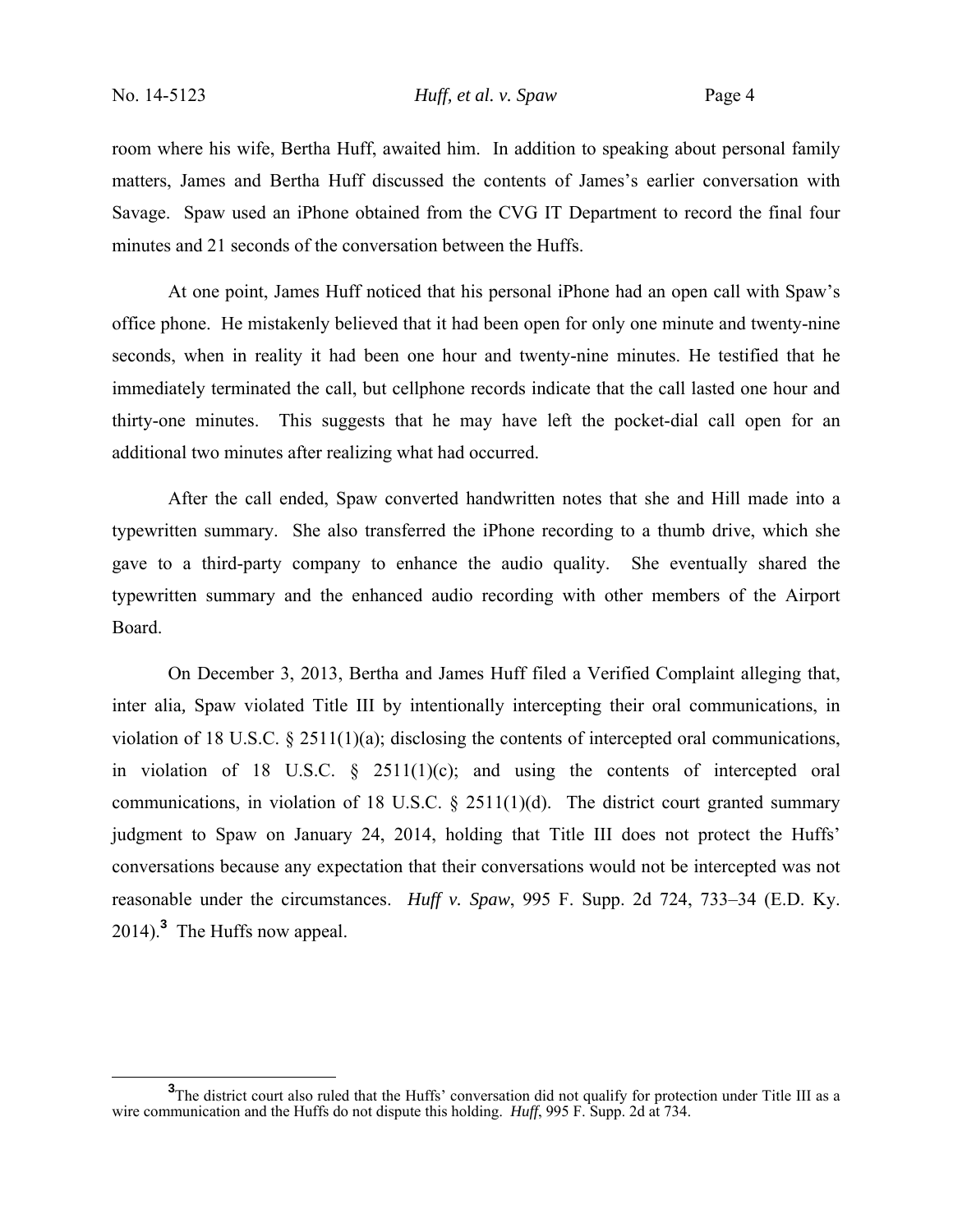## **II. JURISDICTION**

Because the communications that were intercepted took place outside of the United States, we first consider whether it was proper for the district court to exercise jurisdiction under 28 U.S.C. § 1331. There is a "legal presumption that Congress ordinarily intends its statutes to have domestic, not extraterritorial, application" unless the "statutory language, context, history, or purpose show the contrary." *Small v. United States*, 544 U.S. 385, 388–89, 391 (2005). There are no such contrary indications with respect to Title III. Courts have repeatedly applied the general "legal presumption" against extraterritorial application to Title III. *See United States v. Peterson*, 812 F.2d 486, 492 (9th Cir. 1987) ("Title III has no extraterritorial force."); *see also United States v. Toscanino*, 500 F.2d 267, 279–80 (2d Cir. 1974).

When determining whether an alleged interception is extraterritorial, and therefore beyond the jurisdiction of federal courts as a question arising under Title III, we do not consider whether the plaintiffs are citizens of the United States, *Stowe v. Devoy*, 588 F.2d 336, 341 n.11 (2d Cir. 1978), or whether the communications traveled through United States telecommunication infrastructure, *United States v. Cotroni*, 527 F.2d 708, 711 (2d Cir. 1975). Instead, we look to "where the interception took place." *Ibid.*; *see also Stowe*, 588 F. 2d at 341 n.12. Title III defines interception as "the aural or other acquisition of the contents of any wire, electronic, or oral communication through the use of any electronic, mechanical, or other device." 18 U.S.C. § 2510(4). The relevant location is not where the Huffs' conversations took place, but where Spaw used a device to acquire the contents of those conversations. Because Spaw used her office phone and an iPhone in Covington, Kentucky, there is no extraterritoriality that would bar the application of Title III. Accordingly, the district court properly exercised jurisdiction pursuant to 28 U.S.C. § 1331.

## **III. STANDARD OF REVIEW**

 We review a district court's grant of summary judgment de novo*. Frazier v. Honda of Am. Mfg., Inc*., 431 F.3d 563, 565 (6th Cir. 2005). Summary judgment is appropriate where "the movant shows that there is no genuine dispute as to any material fact and the movant is entitled to judgment as a matter of law." Fed. R. Civ. P. 56(a). The question is "whether the evidence presents a sufficient disagreement to require submission to a jury or whether it is so one-sided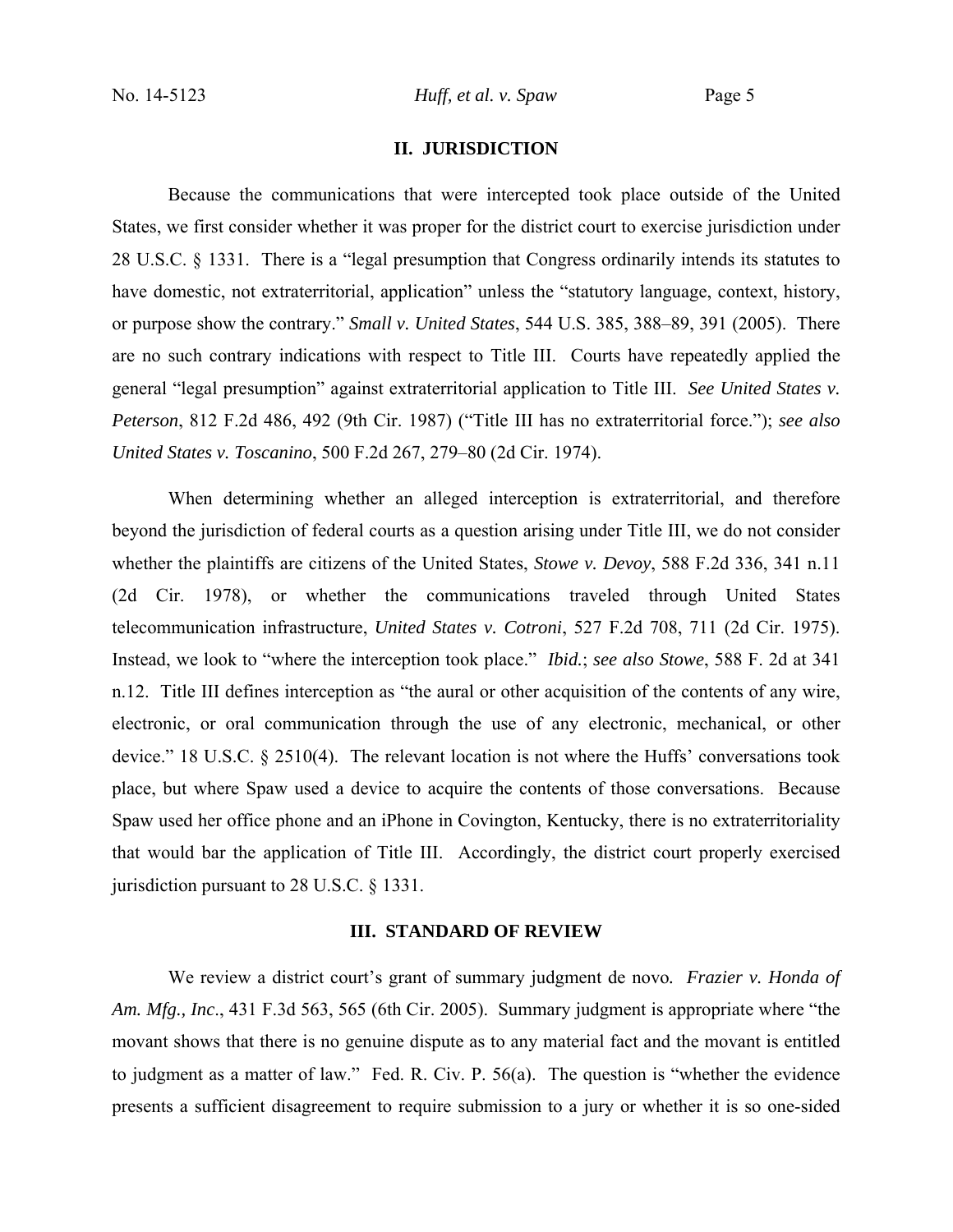that one party must prevail as a matter of law." *Anderson v. Liberty Lobby*, 477 U.S. 242, 251– 52 (1986). When ruling on a summary-judgment motion, a court must draw all reasonable inferences from the evidence in favor of the nonmoving party. *Matsushita Elec. Indus. Co. v. Zenith Radio Corp*., 475 U.S. 574, 587 (1986).

## **IV. DISCUSSION**

#### **A**

Title III makes it unlawful to "intentionally intercept[] . . . any wire, oral, or electronic communication." 18 U.S.C.  $\S$  2511(1)(a). The act defines "intercept" to mean "the aural or other acquisition of the contents of any wire, electronic, or oral communication through the use of any electronic, mechanical, or other device." *Id.* § 2510(4). Title III further prohibits intentional disclosure or use of "the contents of any wire, oral, or electronic communication, knowing or having reason to know that the information was obtained through the interception of wire, oral, or electronic communication in violation of [Title III]." *Id.* § 2511(1)(c), (d). In addition to criminal penalties, Title III provides injured parties with a private right of action against violators. *Id.* § 2520(a). The Huffs relied upon this authorization of a private right of action to bring their federal claims.

#### **B**

As a threshold question, we consider whether the Huffs' conversations were protected under Title III, which covers only wire, oral, or electronic communication as those terms are defined by the statute. *In re Askin*, 47 F.3d 100, 102–03 (4th Cir. 1995). Title III defines an oral communication for its purposes as "any oral communication uttered by a person exhibiting an expectation that such communication is not subject to interception under circumstances justifying such expectation." 18 U.S.C. § 2510(2). The language makes clear that Congress did not enact Title III to protect every face-to-face conversation from interception. We have held that a person engages in protected oral communication only if he exhibited "an expectation of privacy that is both subjectively and objectively reasonable." *Dorris v. Absher*, 179 F.3d 420, 425 (6th Cir. 1999). This assessment parallels the reasonable-expectation-of-privacy test articulated by Justice Harlan in *Katz v. United States*, 389 U.S. 347, 361 (1967) (Harlan, J.,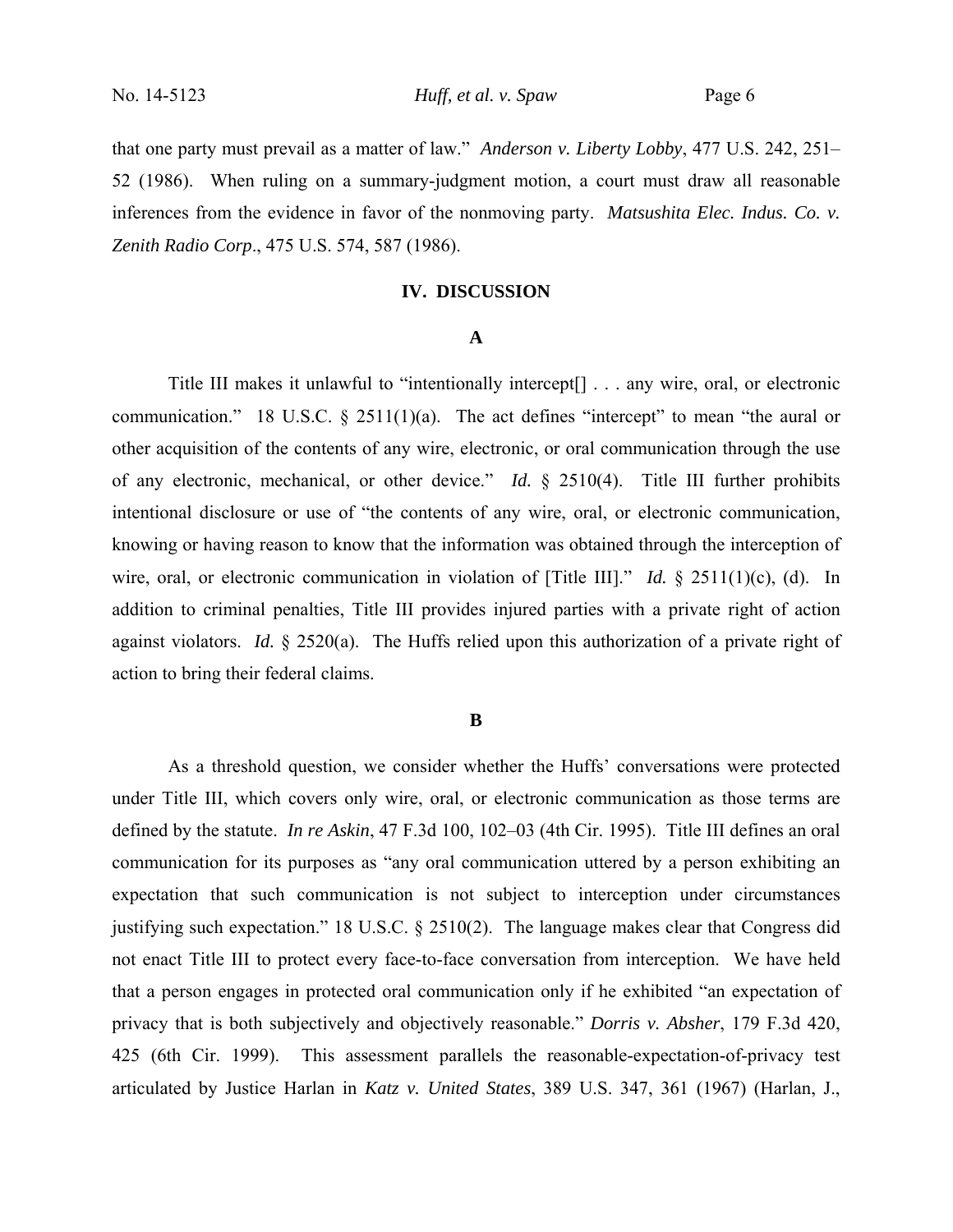concurring). Other courts have also applied *Katz*'s reasonable-expectation test to assess whether a communication is protected under Title III. *See Kee v. City of Rowlett*, 247 F.3d 206, 211–12 (5th Cir. 2001); *United States v. Turner*, 209 F.3d 1198, 1200 (10th Cir. 2000); *United States v. McKinnon*, 985 F.2d 525, 527 (11th. Cir. 1993); *United States v. McIntyre*, 582 F.2d 1221, 1223 (9th Cir. 1978). The statutory history of Title III also supports such an application. S. Rep. No. 1097, 90th Cong., 2d Sess. (1968), *reprinted* in 1968 U.S.C.C.A.N 2112, 2178. In articulating his well-known test, Justice Harlan wrote that, in order to demonstrate a reasonable expectation of privacy,

[t]here is a two-fold requirement, first that a person have exhibited an actual (subjective) expectation of privacy and, second, that the expectation [must] be one that society is prepared to recognize as "reasonable." Thus a man's home is, for most purposes, a place where he expects privacy, but objects, activities, or statements that he exposes to the "plain view" of outsiders are not "protected" because no intention to keep them to himself has been exhibited. On the other hand, conversations in the open would not be protected against being overheard, for the expectation of privacy under the circumstances would be unreasonable.

*Katz*, 389 U.S. at 361 (Harlan, J., concurring).

Courts generally refer to *Katz*'s reasonable-expectation test as having a subjective part and an objective part, but the division of labor between these two parts is ill-defined in the Title III context.<sup>4</sup> Some courts, including ours, limit the subjective part to the issue of whether a person *held an internal belief* in an expectation of privacy from interception. *See Dorris*, 179 F.3d at 425 ("In the present case, the frank nature of the employees' conversations makes it obvious that they *had* a subjective expectation of privacy. After all, no reasonable employee

**<sup>4</sup>** <sup>4</sup>The precise contours of the subjective and objective parts of the *Katz* test are somewhat ambiguous in the Fourth Amendment context as well. The question of whether a person *exhibited* an expectation of privacy without outward conduct (rather than mere belief), or failed to do so because he exposed his activities to outsiders, *Katz*, 389 U.S. at 361 (Harlan, J., concurring), sometimes falls within the subjective part of the test. *See, e.g.*, *Bond v. United States*, 529 U.S. 334, 338 (2000) (holding that defendant satisfied the subjective-expectation requirement because he, "by his *conduct*, has *exhibited* an actual expectation of privacy") (emphasis added). Other times, this question falls under the objective part of the reasonable-expectation test. *See, e.g.*, *California v. Greenwood*, 486 U.S. 35, 39–40 (1988) (holding that defendants lacked an objectively reasonable expectation of privacy because they "exposed their garbage to the public"). On occasion, the issue is analyzed under *both* the subjective and objective parts. *See, e.g.*, *United States v. Barrows*, 481 F.3d 1246, 1248–49 (10th Cir. 2007) (noting that defendant's "failure to password protect his computer" made the court hesitant "to conclude that [he] harbored a subjective expectation of privacy" and holding that defendant's failure to "take affirmative measures to limit other employee's access" to his computer rendered his expectation of privacy, to the extent that it existed, objectively unreasonable).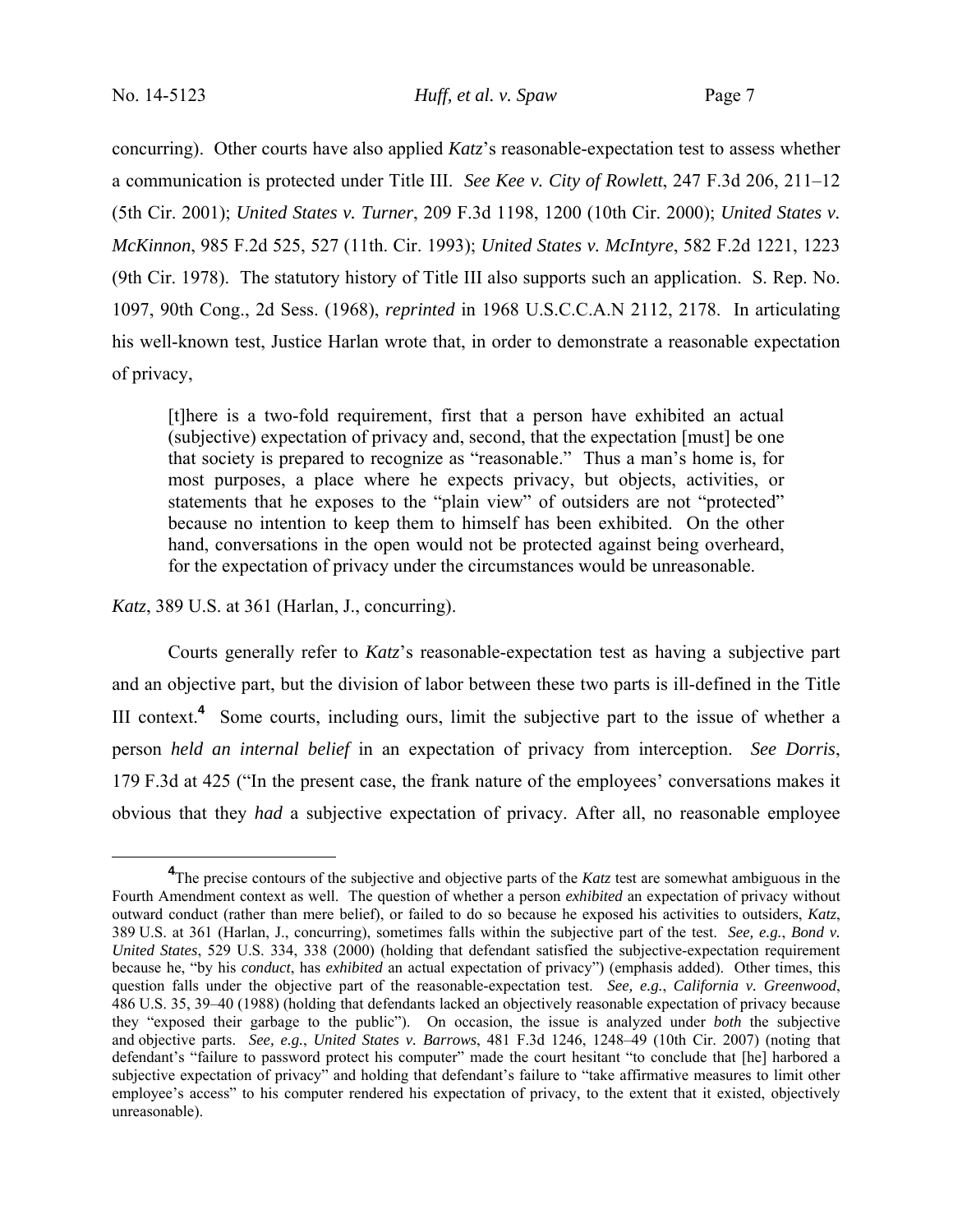would harshly criticize the boss if the employee *thought* that the boss was listening.") (emphases added); *see also McIntyre*, 582 F.2d at 1223 ("There is no question that McGann *had* a subjective expectation of privacy . . . [because] he *believed* that normal conversations in his office could not be overheard, even when the doors to his office were open.") (emphases added). Other courts, including the Tenth Circuit in *Kee*, ask whether plaintiffs "'*exhibited* a subjective expectation of privacy that [their communications] would remain free from governmental [or private] intrusion' and whether they 'took normal precautions to maintain privacy[.]'" 247 F.3d at 213 (first alteration in original) (emphasis added).

Like *Kee*, we also ask whether a person *exhibited* an expectation of privacy, e.g., by taking precaution, but we do so under the objective part of the reasonable-expectation test. The *Dorris* court, for example, held that the plaintiffs' expectation of privacy was objectively reasonable because they "took great care to ensure that their conversations remained private." 179 F.3d at 425. The question of whether that expectation was reasonable under the circumstances also falls under the objective part of the test. The *Dorris* court concluded that, because "the entire office in the present case consisted of a single room that could not be accessed without the employees' knowledge[,] . . . the employees had a reasonable expectation of privacy in their workplace." *Ibid.* This approach effectively bifurcates the objective part of the reasonable-expectation test into two subparts. First, did the employees exhibit a (subjective) expectation of privacy by taking precautions? Second, was that expectation objectively reasonable?

The question of whether a person had an *internal belief* in an expectation of privacy—the only aspect of the subjective part under *Dorris—*is irrelevant because it is subsumed by the exhibited-an-expectation inquiry. If a person lacked an internal belief in privacy, then he would not have exhibited an expectation of privacy and so would fail the reasonable-expectation test. If the person held an internal belief but did not exhibit that belief in an outward manner, he would also fail the reasonable-expectation test due to his inability to satisfy the first objective subpart. Therefore the only relevant inquiries are the two objective subparts: (1) whether a person exhibited an expectation of privacy and (2) whether that expectation was reasonable. These were the same two relevant inquiries for the *Kee* court, except that court categorized the first inquiry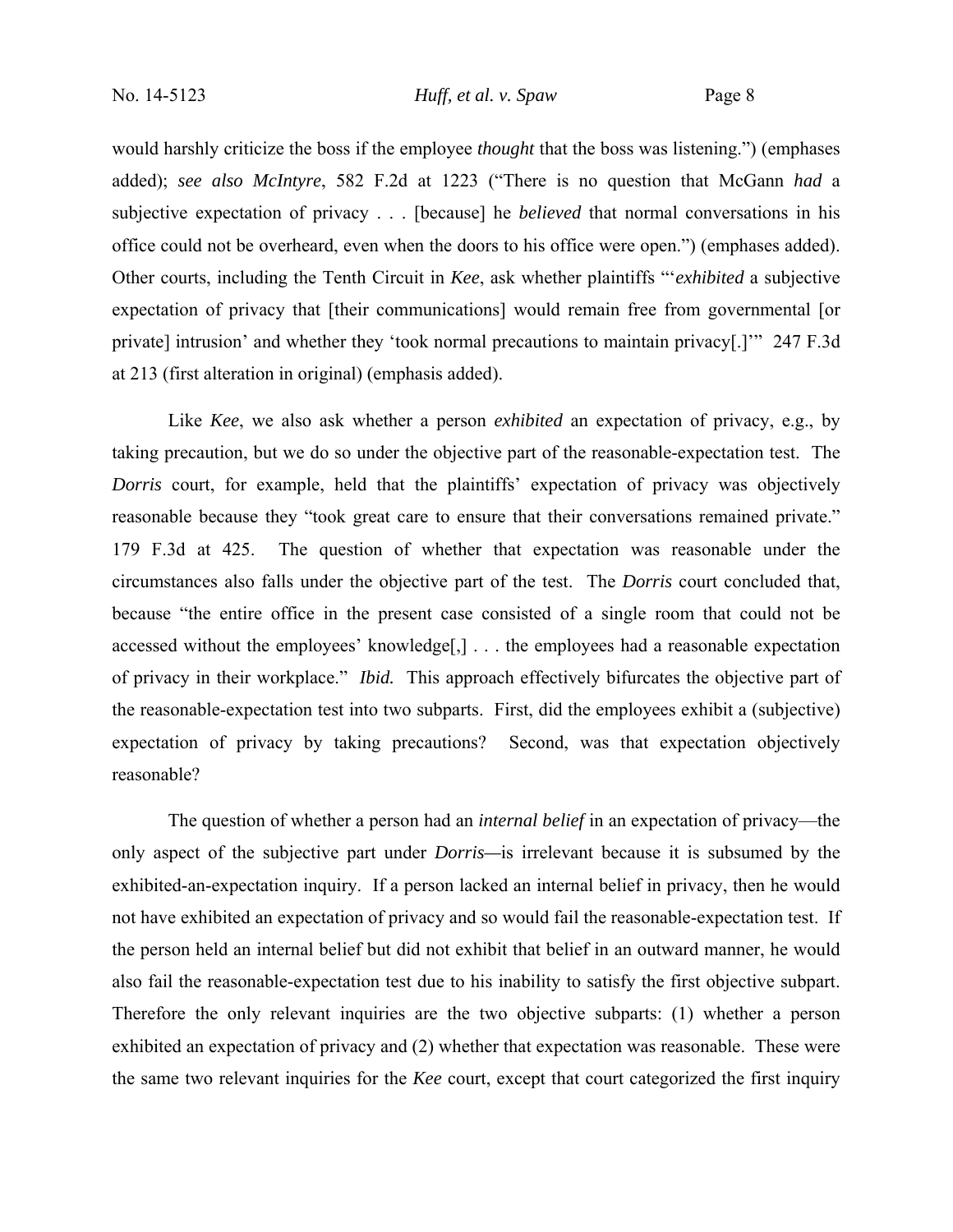under the subjective part of the reasonable-expectation test. These two inquires track Title III's statutory text that first, a person "exhibit[ed] an expectation that such communication is not subject to interception" and second, "under circumstance justifying such expectation." 18 U.S.C. § 2510(2). We therefore bifurcate *Katz*'s reasonable-expectation test—at least in the Title III context—into these two inquiries.

 The first part of the test requires more than an internal belief in privacy. Rather, one must *exhibit* an intention to keep statements private. A person fails to exhibit an expectation of privacy under the *Katz* test if he *exposes* those statements to the "plain view" of outsiders, 389 U.S. at 361 (Harlan, J., concurring), or if he fails to take to steps to prevent exposure to third parties, *Kee*, 247 F.3d at 216–17 (holding that plaintiffs did not engage in oral communication under Title III because "they failed to present evidence demonstrating any affirmative steps taken to preserve their privacy," and "point to no reasonable safeguards or common-sense precautions taken to preserve their expectation of privacy"). The second part of the *Katz* test is satisfied if the expectation of privacy exhibited by the person is reasonable under the circumstances. *Katz*, 389 U.S. at 361 (Harlan, J., concurring). The operative question is whether society is prepared to recognize an exhibited expectation as legitimate. *Ibid*. It is essential to consider the two-part *Katz* test with respect to James Huff and Bertha Huff separately.

## **i. James Huff's Reasonable Expectation of Privacy from Interception**

The district court found that James Huff "unquestionably did not expect that [his] face-toface conversations would be intercepted" for two reasons. *Huff*, 995 F. Supp. 2d at 731. First, he would not have discussed sensitive, Airport-related matters with Savage and with Bertha Huff if he had known that others might be listening. *Ibid.* This establishes only that James Huff likely *intended* his statements to be private, not that he *exhibited* an expectation of privacy. Second, "[a] significant portion of the intercepted communications took place in two places: a private balcony and a hotel bedroom." *Ibid.* While a person generally exhibits an expectation of privacy when he seeks out a private location to speak, if he also exposes his statements to an outsider "no intention to keep them to himself has been exhbited." *Katz*, 389 U.S. at 361 (Harlan J., concurring). Because James Huff placed the pocket-dial call to Spaw, he exposed his statements to her and therefore failed to exhibit an expectation of privacy with respect to those statements.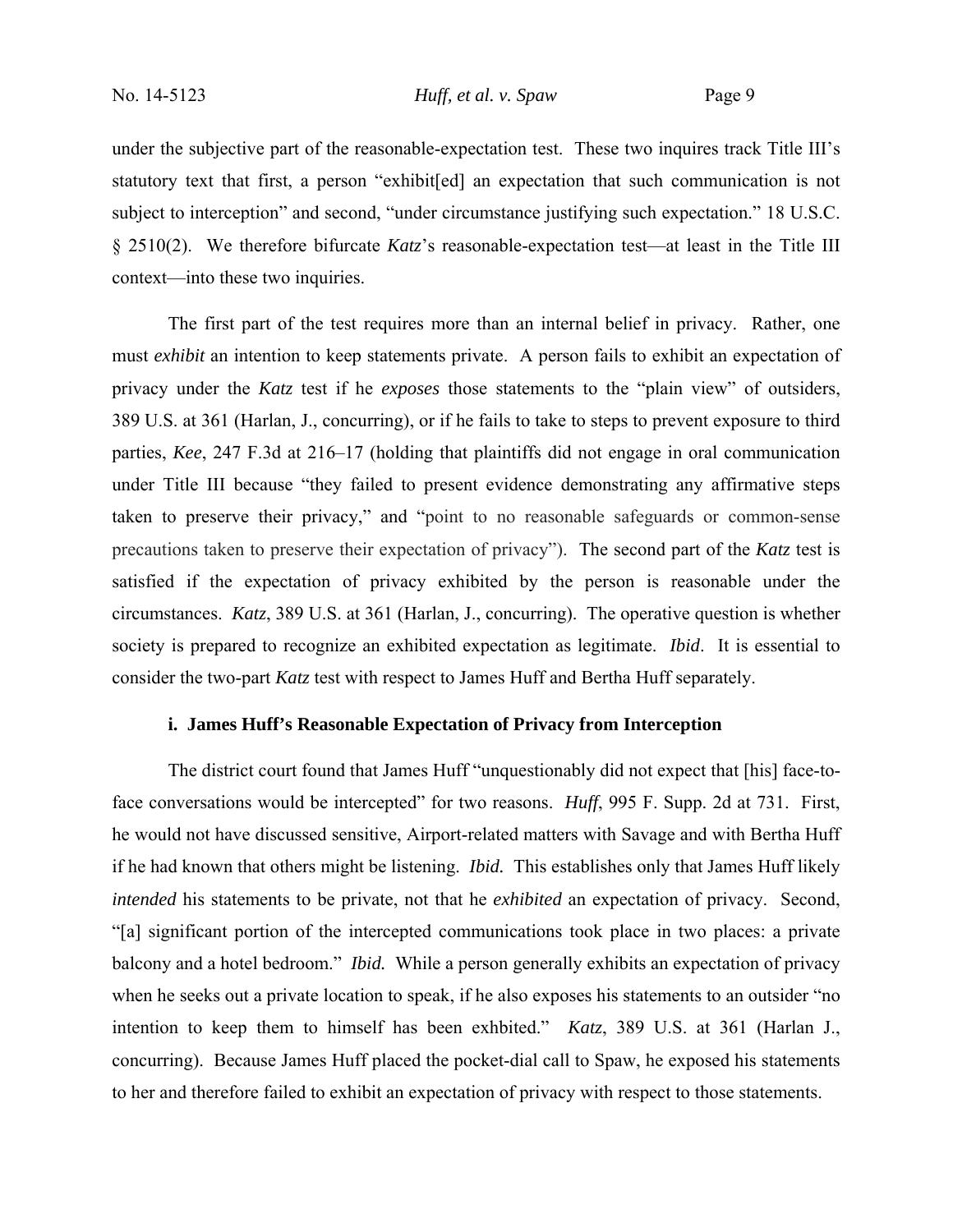Exposure need not be deliberate and instead can be the inadvertent product of neglect. Under the plain-view doctrine, if a homeowner neglects to cover a window with drapes, he would lose his reasonable expectation of privacy with respect to a viewer looking into the window from outside of his property. *People v. Wright*, 242 N.E. 2d 180, 184 (Ill. 1968); *see also California v. Ciraolo*, 476 U.S. 207, 214–15 (1980) (holding that policemen who observed the inside of a defendant's fenced-in property from a location that was open to the public did not violate the defendant's reasonable expectation of privacy). The doctrine applies to auditory as well as visual information. *United States v. Fisch*, 474 F.2d 1071, 1077 (9th Cir.), *cert. denied,*  412 U.S. 921 (1973) (holding that defendants did not exhibit an expectation of privacy to statements that were "audible to the naked ear" of police in an adjoining hotel room).

The Supreme Court limited the plain-view doctrine in *Kyllo v. United States*, holding that a drug grower did not "expose" heat emanating from his home by failing to take steps to prevent police from using thermal-imaging technology that was not in general public use to observe his in-home activities. 533 U.S. 27, 40 (2001). However, *Kyllo* would not apply where a person inadvertently broadcasts an activity to outsiders through commonly available telecommunications technology that he controls—for instance, if a drug grower advertises his illegal in-home activities to police by inadvertently leaving on his webcam.**<sup>5</sup>** Similarly, a person exposes his activities and statements, thereby failing to exhibit an expectation of privacy, if he inadvertently shares his activities and statements through neglectful use of a common telecommunication device.

In *United States v. Ganoe*, a law-enforcement agent discovered the defendant's childpornography files via LimeWire, a peer-to-peer file-sharing program that the defendant had installed on his computer. 538 F.3d 1117 (9th Cir. 2008). The defendant moved to suppress the child-pornography evidence as being the fruit of a warrantless search, in violation of the Fourth Amendment. The Ninth Circuit disagreed, holding that the defendant "failed to *demonstrate* an expectation of privacy that society is prepared to accept as reasonable" because "he opened up his download folder to the world." *Id*. at 1127 (emphasis added). Importantly, LimeWire

<sup>&</sup>lt;sup>5</sup> Nor would a person have a private right of action under Title III against third parties if he inadvertently used a webcam to broadcast his in-home activities to those third parties. *See, e.g.*, AMERICAN PIE (Universal Pictures 1999).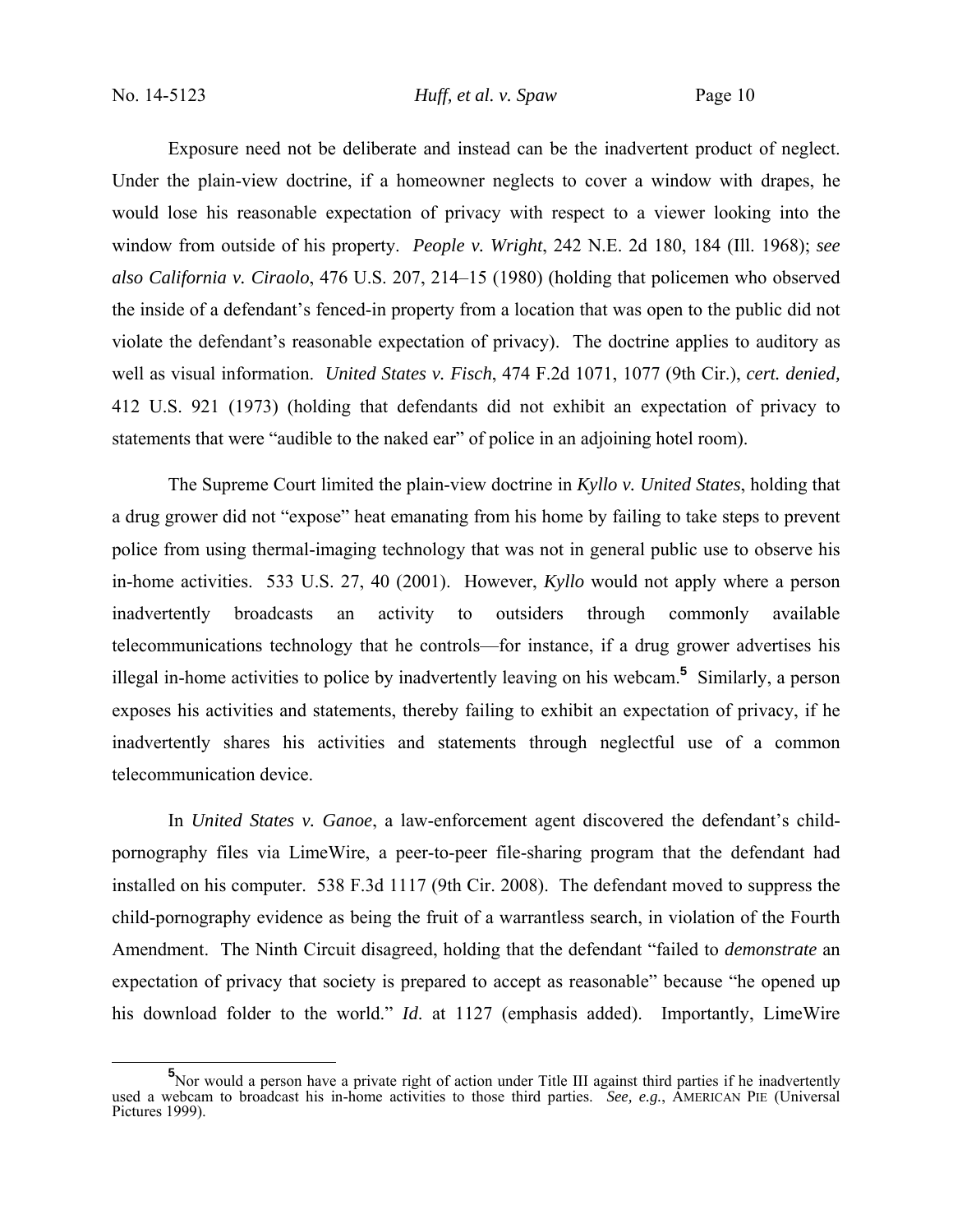allowed a user to turn off the file-sharing function, but the defendant neglected to do so. The Ninth Circuit concluded that "[t]o argue that Ganoe lacked the technical savvy or good sense to configure LimeWire to prevent access to his pornographic files is like saying that he did not know enough to close his drapes." *Id.* at 1127.

The principle that a person does not exhibit a reasonable expectation of privacy when he knew or should have known that the operation of a device might grant others access to his statements or activities is applicable in the Title III context as well. In *McKamey v. Roach*, the plaintiffs brought a private Title III action against the defendant for intercepting their phone conversations where one plaintiff used a cordless phone. 55 F.3d 1236 (6th Cir. 1995). Because Title III expressly excluded "the radio portion of a cordless telephone communication" from the definition of wire communication at the time,**<sup>6</sup>** 18 U.S.C. § 2510(1) (1988), the plaintiffs sought to characterize their conversations as oral communications. *Id.* at 1239*.* We rejected this characterization, reasoning that the plaintiffs could not enjoy a reasonable expectation of privacy in their cordless-phone conversations because "cordless telephone communications are broadcast over the radio waves to all who wish to overhear," and the plaintiffs knew or should have known of this risk because the owner's manual provided an explicit warning. *Id.* at 1239–40.

At his deposition, James Huff admitted that he was aware of the risk of making inadvertent pocket-dial calls and had previously made such calls on his cellphone. A number of simple and well-known measures can prevent pocket-dials from occurring. These include locking the phone, setting up a passcode, and using one of many downloadable applications that prevent pocket-dials calls, *see, e.g*., Will Verduzco, "Prevent Unwanted Butt Dialing with Smart Pocket Guard," *xdadevelopers*, Apr. 15, 2014, available at http://www.xdadevelopers.com/android/prevent-unwanted-butt-dialing-with-smart-pocket-guard/ (reviewing a smartphone application designed to prevent pocket-dial calls from occurring) (last visited July 8, 2015). James Huff did not employ any of these measures. He is no different from the person who exposes in-home activities by leaving drapes open or a webcam on and therefore has not exhibited an expectation of privacy. *See Ganoe*, 538 F.3d at 1127. Having determined that

**<sup>6</sup>** <sup>6</sup>In 1994, Congress amended Title III to remove the cordless-phone exemption, and thus made interception of cordless-phone conversations actionable as an interception of wire communication. COMMUNICATIONS ASSISTANCE FOR LAW ENFORCEMENT ACT, Pub. L. No. 103-414, § 202(a), 108 Stat. 4279 (1994).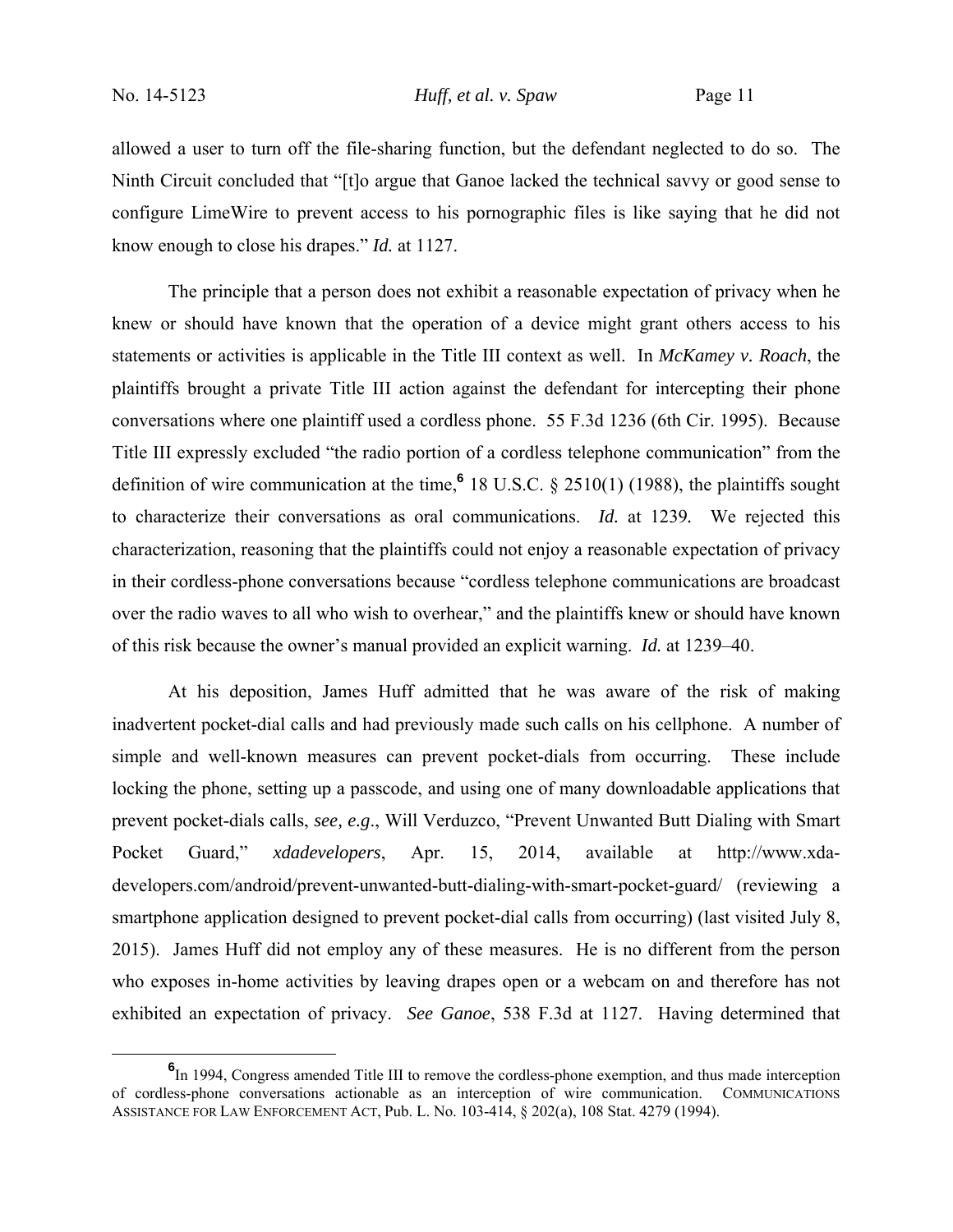James Huff failed to exhibit an expectation of privacy, we need not determine whether circumstances justified such an expectation to conclude that his statements do not qualify as oral communications and therefore cannot give rise to liability under Title III.

The Huffs warn that, if we do not recognize James Huff's reasonable expectation of privacy in this case, we would deprive all cellphone-carrying Americans of their reasonable expectations of privacy in their conversations. Appellant's Brief at 22. We disagree. Not recognizing James Huff's expectation would do no more injury to cellphone users' privacy interests than the injury that the plain-view doctrine inflicts upon homeowners with windows or webcams. A homeowner with an uncovered window or a broadcasting webcam lacks a reasonable expectation of privacy with respect only to viewers looking through the window that he neglected to cover or receiving signals from the webcam he left on. He would retain a reasonable expectation of privacy in his home with respect to other means of observation, for example thermal-imagery devices. *Kyllo*, 533 U.S. at 40. Similarly, James Huff retained an expectation of privacy from interception by non-pocket-dial means, such as by a hidden recording device or by someone covertly causing his cellphone to transmit his statements to an eavesdropper.**<sup>7</sup>** *See McCann v. Iroquois Mem'l Hosp.*, 622 F.3d 745, 753 (7th Cir. 2010) (holding that a defendant who secretly turns on a plaintiff's dictaphone to record and acquire the plaintiff's conversation would be liable under Title III). James Huff lacked a reasonable expectation of privacy in his statements only to the extent that a third-party gained access to those statements through a pocket-dial call that *he* placed. In sum, a person who knowingly operates a device that is capable of inadvertently exposing his conversations to third-party listeners and fails to take simple precautions to prevent such exposure does not have a reasonable expectation of privacy with respect to statements that are exposed to an outsider by the inadvertent operation of that device.

## **ii. Bertha Huff's Reasonable Expectation of Privacy from Interception**

Bertha Huff knew that her husband owned a cellphone and that cellphones were capable of inadvertently transmitting conversations to third-party listeners via pocket-dial calls. The

**<sup>7</sup>** *See* Declan McCullagh and Anne Broach, *FBI Taps Cell Phone Mic As Eavesdropping Tool*, CNET NEWS, Dec. 1, 2006, available at http://news.cnet.com/FBI-taps-cell-phone-mic-as-eavesdropping-tool/2100- 1029\_3-6140191.html (last visited June 30, 2015).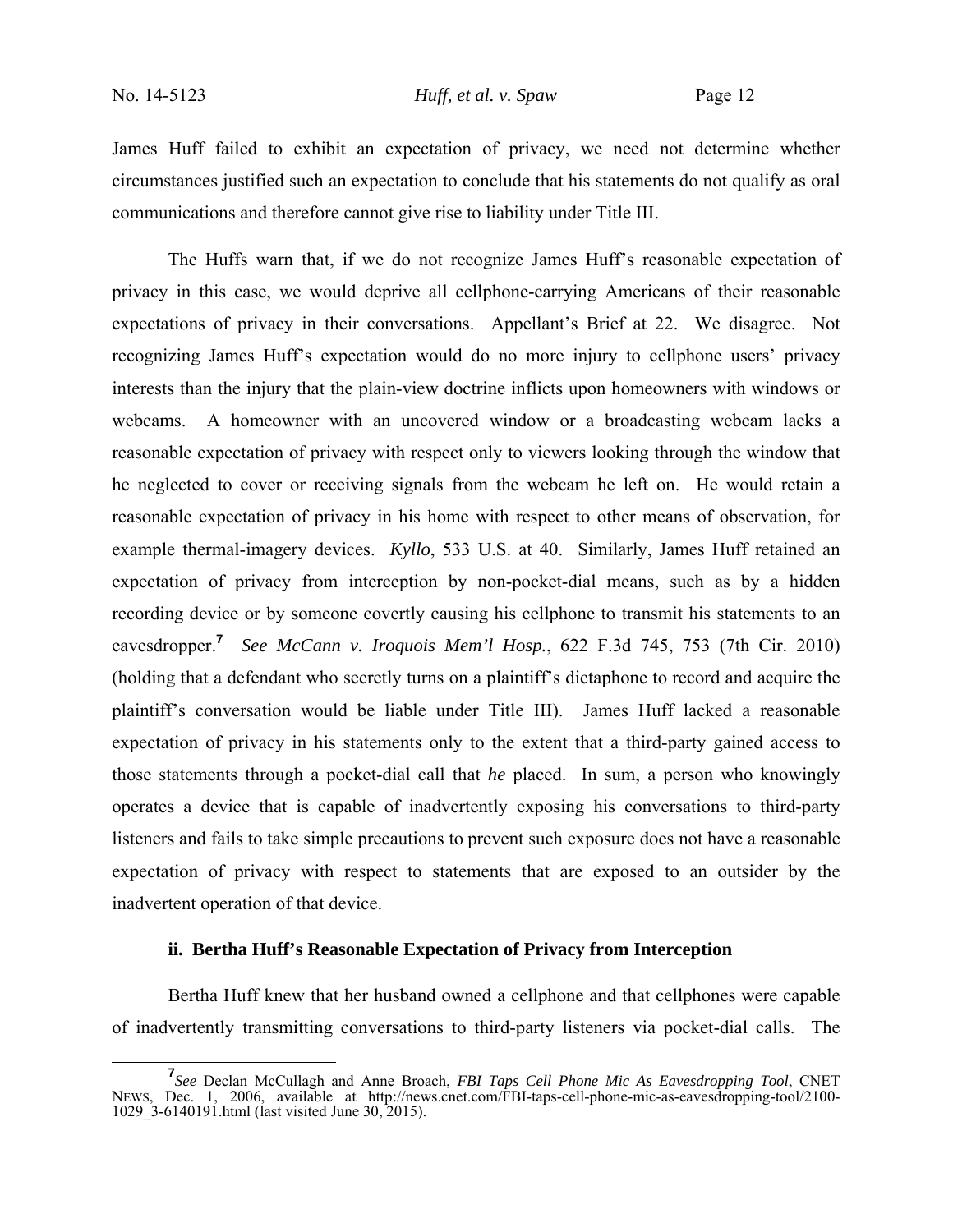district court held that she lacked a reasonable expectation of privacy in her face-to-face conversation with her husband in their hotel room on the basis of this awareness. *Huff*, 995 F. Supp. 2d at 734. We disagree with this conclusion because speaking to a person who may carry a device capable of intercepting one's statements does not constitute a waiver of the expectation of privacy in those statements.

In addition to placing pocket-dial calls, a cellphone can also be used directly and purposefully to intercept face-to-face conversations, for example, by surreptitiously recording or transmitting them. *See, e.g.*, IPHONE USER GUIDE 133 (2014) (instructing the owner on the use of the recording function). If Bertha waived her reasonable expectation of privacy from pocketdials by speaking to a person who she knew to carry a pocket-dial-capable device, she would also waive her reasonable expectation of privacy from recordings and transmissions by speaking with anyone carrying a recording-capable or transmission-capable device, i.e., any modern cellphone. The district court's holding would logically result in the loss of a reasonable expectation of privacy in face-to-face conversations where one party is aware that a participant in the conversation may have a modern cellphone. As nearly every participant in a conversation is a potential cellphone carrier,<sup>8</sup> such a conclusion would dramatically undermine the protection that Title III grants to oral communication. It would also mean that, had Spaw and James Huff conspired for James to deliberately turn on his phone and transmit his conversation with Bertha Huff for Spaw to hear and share with others, neither James nor Spaw would have violated Title III because no "oral communication" was intercepted. But the law does not support this conclusion.

First, we consider whether Bertha Huff exhibited an expectation of privacy in the statements she made in her hotel room. Having a conversation in one's home generally exhibits an expectation of privacy, *Katz*, 389 U.S. at 361 (Harlan J., concurring), and hotel rooms are treated as homes for privacy purposes, *Minnesota v. Olsen*, 495 U.S. 91, 98 (1990). Therefore, Bertha Huff exhibited an expectation of privacy in statements she made to her husband in the hotel room, unless she exposed those statements to an outsider as her husband did. For most of

<sup>&</sup>lt;sup>8</sup> As of 2014, approximately 90% of U.S. adults own a cellphone, and 58% of U.S. adults own a smartphone. Pew Research Center Survey, available at http://www.pewinternet.org/data-trend/mobile/cell-phoneand-smartphone-ownership-demographics/ (last visited on June 30, 2015).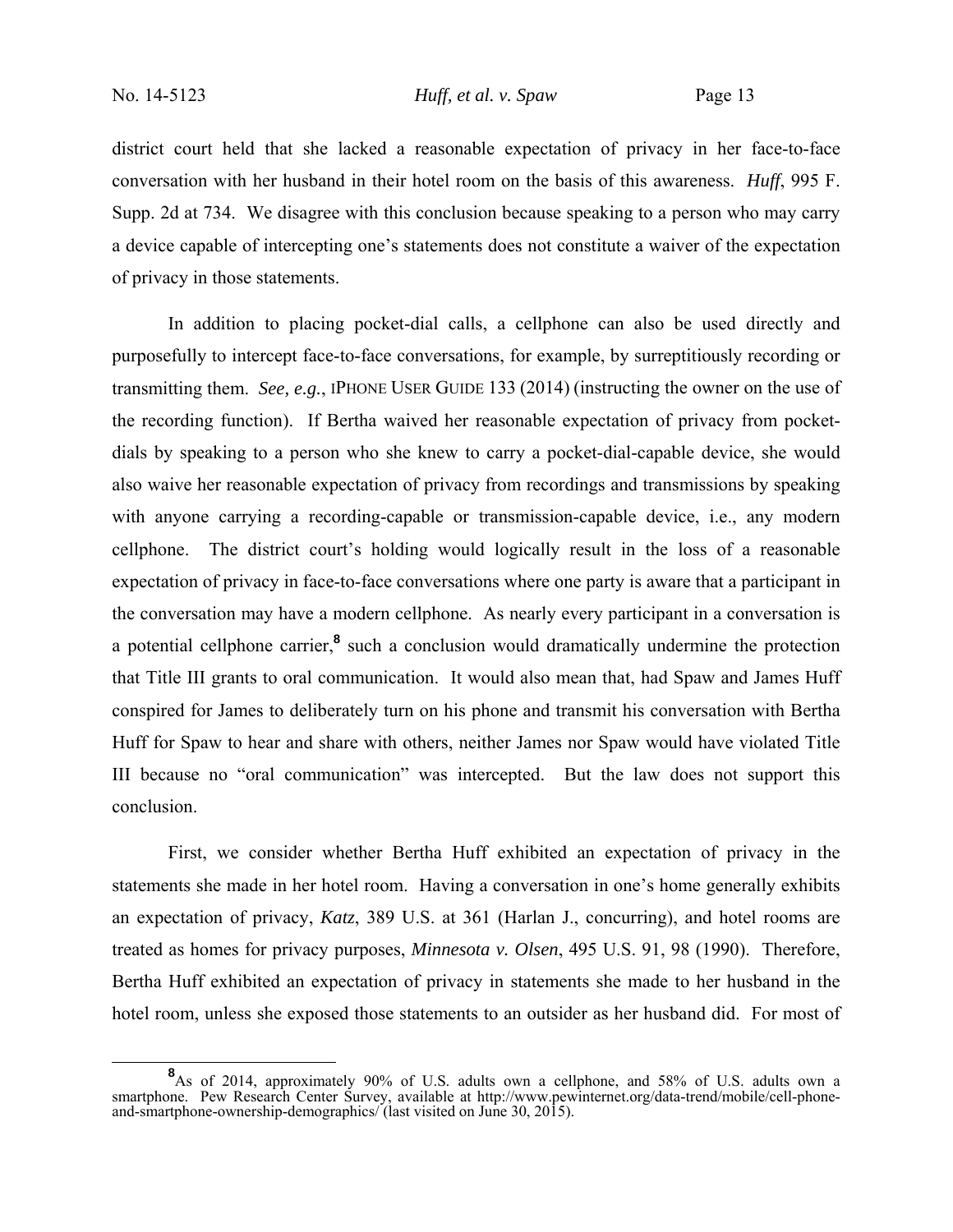the Huffs' approximately 15-minute conversation in the hotel room, Bertha Huff exposed her statements only to her husband, who in turn inadvertently caused some of those statements to be intercepted by Spaw. James Huff discovered that he had made a pocket-dial approximately 89 minutes into a 91-minute call and told his wife that "my phone is on." To the extent that Bertha Huff understood this statement to mean that James's phone was still connected to another phone, she would have exposed her statements in the apparent final two minutes of the call to any outsider on the other end of the call and therefore would not have enjoyed a reasonable expectation of privacy with respect to only those statements. As to statements Bertha Huff made prior to this two-minute window, her awareness that her husband may have been carrying an interception-capable device—i.e., an iPhone—did not displace her expectation of privacy.

We held in *Boddie v. American Broadcasting Company Inc*. that someone who knowingly converses with a person who may be carrying an interception-capable device can nonetheless enjoy a reasonable expectation of privacy from interception. 731 F.2d 333, 338–39 (6th Cir. 1984). Boddie agreed to an interview with a TV reporter but refused to give consent to being recorded. *Id.* at 335. The reporter nonetheless secretly recorded the conversation, and Boddie sued under Title III. *Ibid.* In reversing the district court's summary judgment for the defendant, we held that, although "Boddie was aware that she was speaking to a reporter from ABC," "it remain[ed] an issue of fact for the jury whether Boddie had an expectation that the interview was not being recorded and whether that expectation was justified under the circumstances." *Id.* at 338–39. In reaching this conclusion, we noted that there are "some circumstances where a person does not have an expectation of *total* privacy, but still would be protected by [Title III] because he was not aware of the specific nature of another's invasion of his privacy." *Id.* at 339 n.5 (emphasis added). Similarly, we do not require Bertha Huff to exhibit an expectation of total privacy—e.g., by searching her husband and forcing him to turn off his phone—in order to be protected under Title III. Because Bertha Huff made statements in the privacy of her hotel room, was not responsible for exposing those statements to an outside audience, and was (until perhaps the final two minutes) unaware of the exposure, she exhibited an expectation of privacy.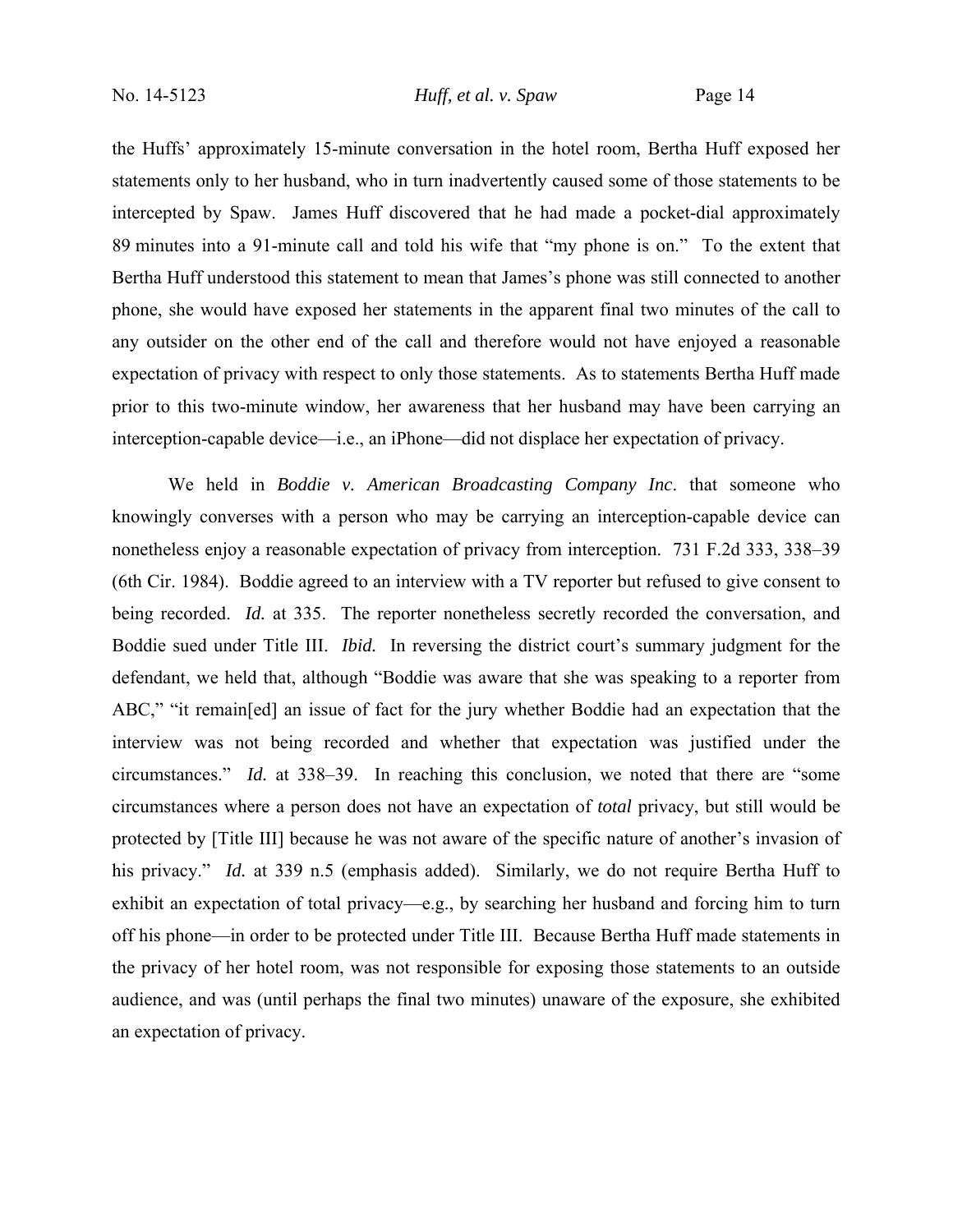Turning to the question of whether circumstances justified her expectation, the Supreme Court has long held that society is prepared to recognize as legitimate an expectation of privacy in statements that a person made under circumstances similar to Bertha Huff's. *Katz*, 389 U.S. at 359 (finding a Fourth Amendment violation in the attachment of an eavesdropping device to a public telephone booth). Therefore, Bertha's Huff's expectation of privacy from interception was justified under the circumstances.

Having found that Bertha Huff exhibited an expectation of privacy in her statements that was reasonable under the circumstances, we reverse the district court's holding that she did not engage in oral communications. This does not necessarily mean that Spaw is liable, because Title III imposes liability only when a person "intentionally" uses a "device" to intercept oral communications. We leave to the district court to consider on remand whether any of Spaw's actions, including (1) answering the phone, (2) turning up the volume, (3) transcribing notes, and (4) making an electronic recording, constituted an "intentional use of a device" to intercept Bertha Huff's oral communications. Additionally, if James Huff had noticed that his phone was connected to an outside line two minutes before he ended the call, and Bertha Huff understood this, then Bertha would not be protected by Title III with respect to those final minutes of her conversation.

## **C**

Spaw relies on *Williams v. State*, 507 P.2d. 1339 (Okla. Crim. App. 1973), to argue that, even if some of the conversation that she overheard constituted oral communication, she is not liable because her conduct does not qualify as "interception" under Title III. Appellee's Br. at 23–25. In *Williams*, a motel manager answered a phone call from a motel room and heard a "very loud disturbance in the room including cussing fighting and calling each other names." *Id.*  at 1340 (internal quotation marks omitted). The manager made a tape recording of the conversation, which was introduced as evidence at the defendant's trial for the murder of the room's occupant. *Ibid.* The defendant sought to exclude the recording as an unlawful interception under Title III, and the *Williams* court held that "the defendant has not shown that the tape recording in question was the result of an intercept . . . [because] there was no tap on the line or interference with the normal telephone lines." *Id.* at 1341 (internal quotation marks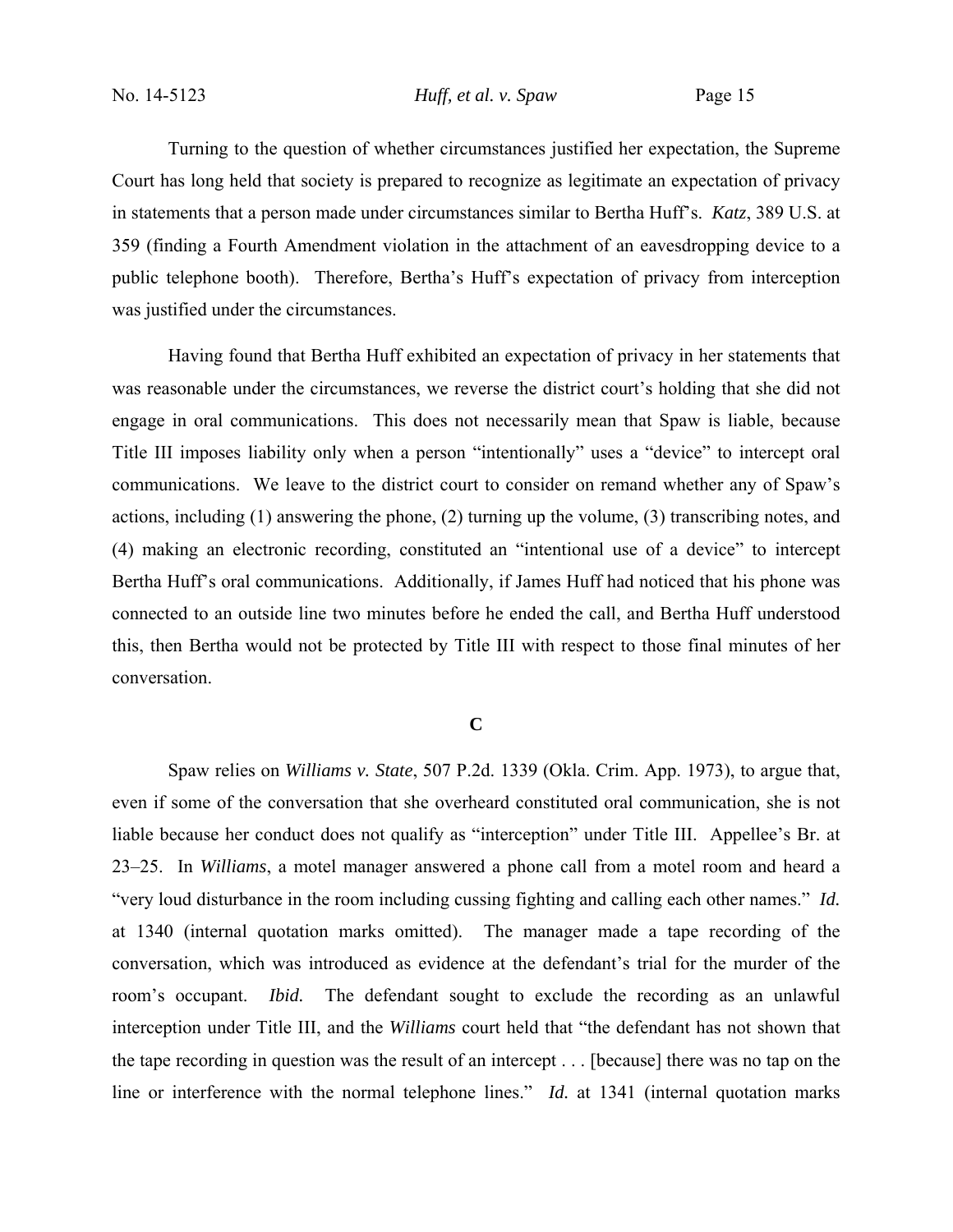omitted). Spaw argues that she "did not mechanically or physically manipulate the line, so no interception occurred." Appellee's Br. at 25. We find this argument unconvincing for two reasons.

First, the *Williams* court relied upon a misreading of *Rathbun v. United States*, 355 U.S. 107 (1957), by *State v. Vizzini*, 278 A.2d 235, 237 (N.J. Super. Ct. App. Div. 1971), to conclude that interference is a prerequisite for interception. In *Rathbun*, the Supreme Court considered the meaning of "intercept" under a former provision of the Federal Communications Act of 1934, 47 U.S.C. § 605 ("No person not being authorized by the sender shall intercept any communication and divulge or publish . . . such intercepted communications to any person."), and held that no "interception" had occurred when one of two parties to a telephone conversation permitted a third party to surreptitiously listen on an extension line. 355 U.S. at 111. The Court reasoned that "[e]ach party to a telephone conversation takes the risk that the other party may have an extension telephone and may allow another to hear the conversation." *Ibid.* The *Vizzini* court interpreted this to mean that, "[s]o long as the physical integrity of the established line is not violated, there is no interception." 278 A.2d at 237. *Williams* adopted this interpretation, 507 P.2d. at 1341–42, and in doing so, conflated a sufficient condition with a necessary one. While third-party interference with the phone line was one way to intercept communications, the use of an unaltered phone line without the consent of either party would also qualify as interception. *Laughlin v. United States*, 344 F. 2d 187, 191–92 (D.C. Cir. 1965) (holding that a § 605 interception had occurred when a party's consent to third-party eavesdropping through an unaltered extension line was obtained through coercion). Therefore, non-interference with a phone line does not, by itself, prevent an instance of phone-based eavesdropping from qualifying as an interception if the eavesdropping occurred without the consent of at least one party to that conversation, as is the case with the Huffs.

Second, the *Vizzini* court mistakenly treated § 605 interception as being interchangeable with Title III interception, 278 A.2d at 237, and *Williams* adopted this treatment, 507 P.2d at 1341. Title III defines interception more broadly than did § 605.**<sup>9</sup>** Even if the Supreme Court

**<sup>9</sup>** <sup>9</sup>For example, the two statutes differ as to whether interception is possible where one party consents. In *Rathbun*, the Supreme Court held that no § 605 interception occurs where a party consents to eavesdropping, 355 U.S. at 111. However, 18 U.S.C. § 2511(2)(c) makes clear that Title III interception can occur despite party